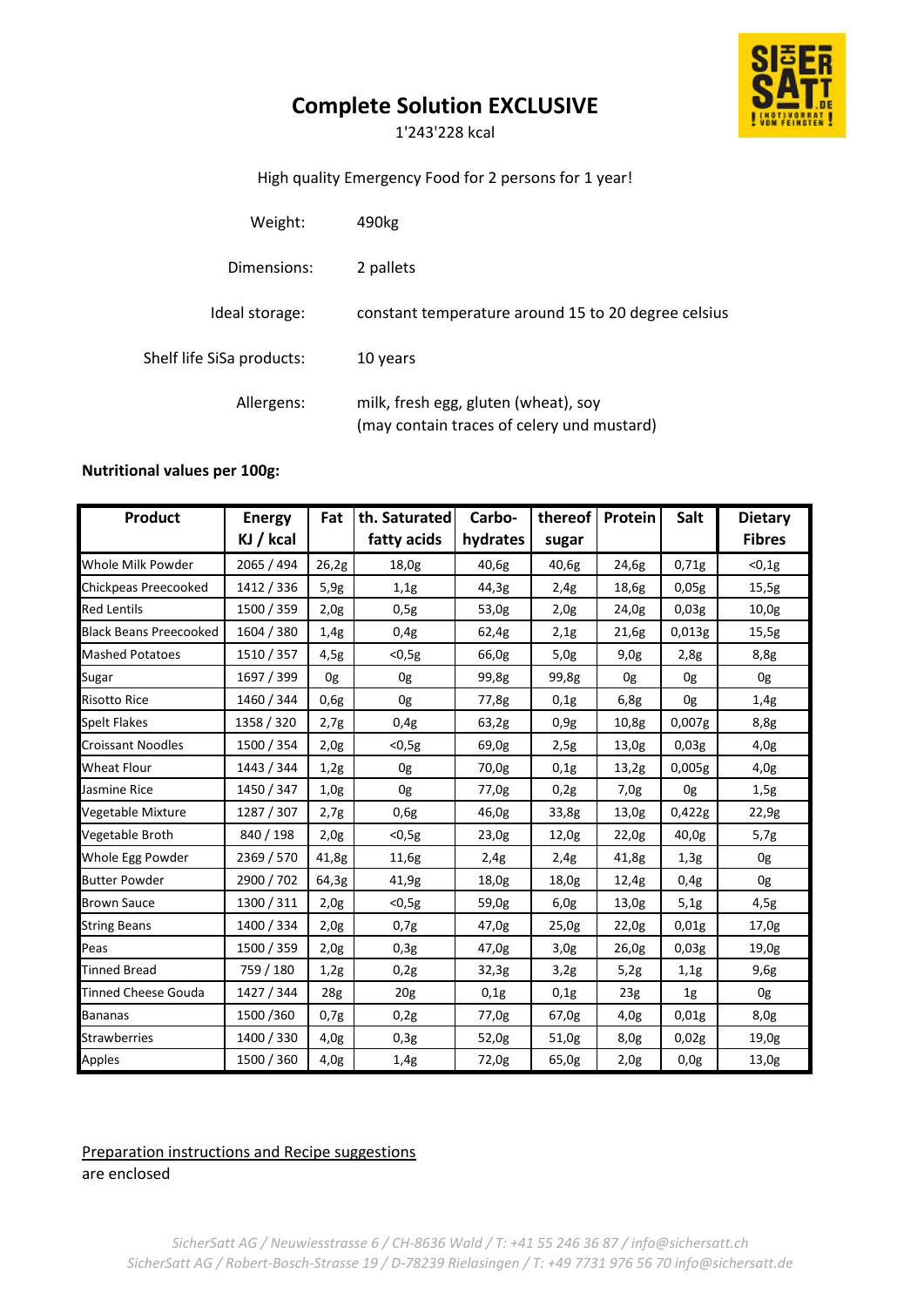

Content:

24 Tins Whole Milk Powder, 900g Ingredients: Whole Milk Powder **Allergens: Milk**

24 Tins Chickpeas Preecooked, 800g Ingredients: Chickpeas Preecooked and dehydrated **Allergens: None**

24 Tins Red Lentils, 1400g Ingredients: Red Lentils **Allergens: None**

24 Tins Black Beans, Preecooked, 800g Ingredients: Black Beans Preecooked and dehydrated **Allergens: None**

24 Tins Mashed Potatoes Powder, 1200g Ingredients: Potatoes 87%, Sunflower Oil, Skimmed Mil Powder, Iodised Table Salt, (E450, E471, E304), Glucose Syrup, Maize starch, Aroma, Kurkuma **Allergens: Milk (may contain traces of fresh eggs, gluten, celery, mustard and soy)** 

8 Tins Sugar, 1800g Ingredients: Swiss Sugar **Allergens: None**

24 Tins Risotto Rice, 1600g Ingredients: Risotto Rice **Allergens: None**

24 Tins Spelt Flakes, 900g Ingredients: Spelt Flakes **Allergens: Gluten**

24 Tins Croissant Noodles (hard wheat semolina), 900g Ingredients: Croissant Noodles **Allergens: Gluten**

24 Tins Wheat Flour, 1000g Ingredients: Wheat Flour **Allergens: Gluten**

24 Tins Jasmine Rice, 1500g Ingredients: Jasmine Rice **Allergens: None**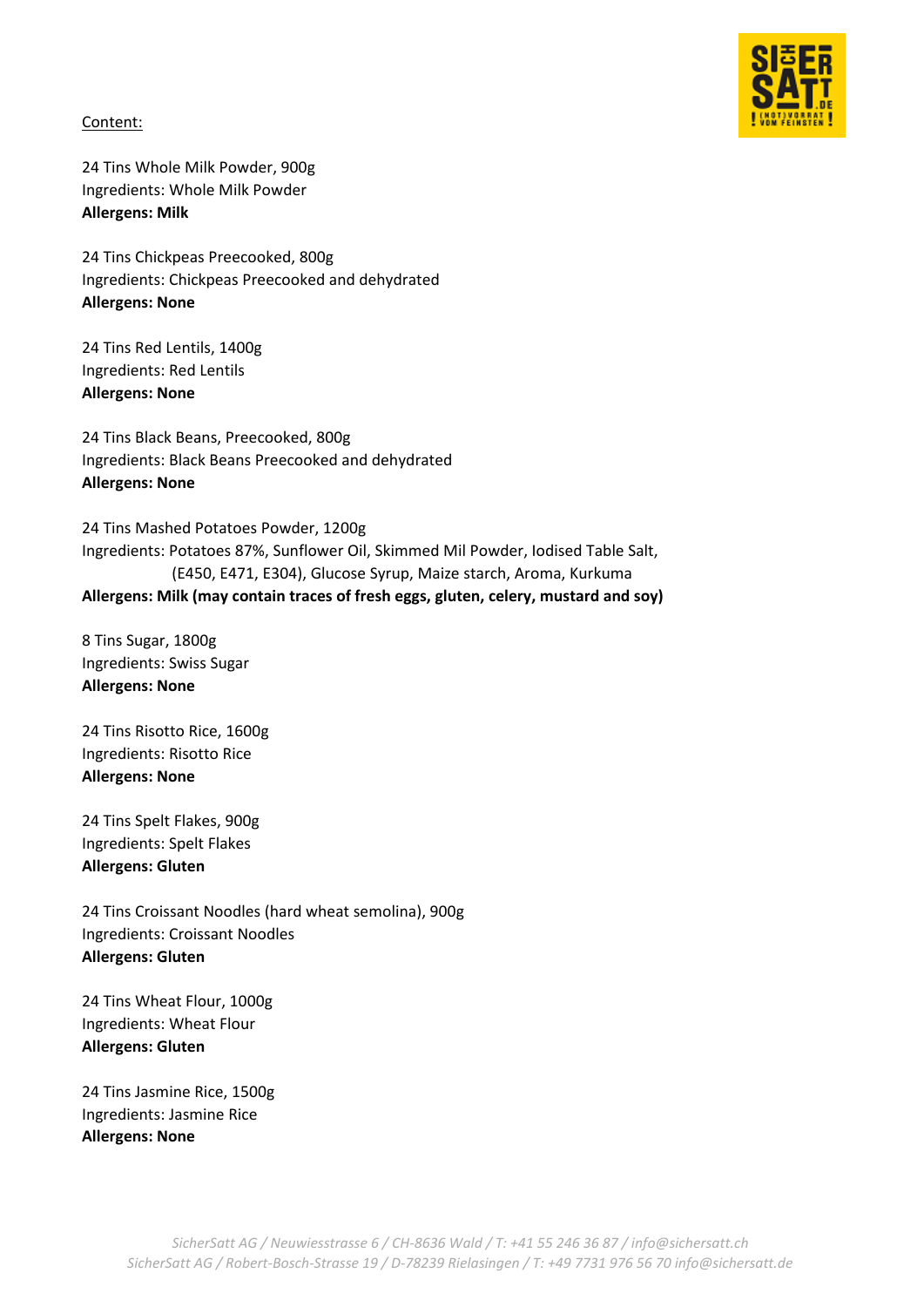

6 Tins Vegetable Mixture, 400g Ingredients: Carrots, Leek, Parsnips, Paprika, Onions, Courgette and Parsley; all air-dried

### **Allergens: None**

4 Tin Brown Sauce, 600g

Ingredients: Rice Flour, Yeast Extract, Potato Starch, Tomato Powder, Sea Salt, Iodised Table Salt, Sugar, Guar Gum, Paprika, Pepper, Laurel, Rosemary, Cloves, Olive Oil, Maltodextrin, Beetroot Juice

### **Allergens: None**

6 Tins Butter Powder (64% Butter Content), 700g Ingredients: Boiled Butter, Skimmed Milk, Emulsifier (E471), Antioxidants (E304, E307, Soy Lecithin) **Allergens: Milk (including Lacotse), Soy**

6 Tins Vegetable Broth, 1000g Ingredients: Yeast Extract, Sea Salt, 24% dried vegetable (Pumpkins, Carrots, Tomatoes, Parsnips), Sugar, dried Parsley, Olive Oil, Spices (Mace, Thyme, Pepper, Laurel, Coriander, Rosemary), Maltodextrin

#### **Allergens: None**

6 Tins Whole Egg Powder, 800g Ingredients: Whole Egg Powder (100% Chicken Eggs) **Allergens: Eggs**

6 Tins String Beans Ingredients: String Beans, air-dried and cut **Allergens: None**

6 Tins Peas Ingredients: "Premium" Peas, freeze-dried **Allergens: None**

48 Tins Tinned Bread (Wholemeal Rye Bread) Ingredients: Wholemeal Rye Bread, Water, Salt, Yeast **Allergens: may contain traces of nuts, milk and sesame**

24 Tins Tinned Cheese Gouda Ingredients: Gouda (48% fat in dry Matter (pasteurized Cow Milk, Table Salt, acidification cultures, microbial rennet))

**Allergens: Milk (may contain traces of gluten, egg, celery and mustard)**